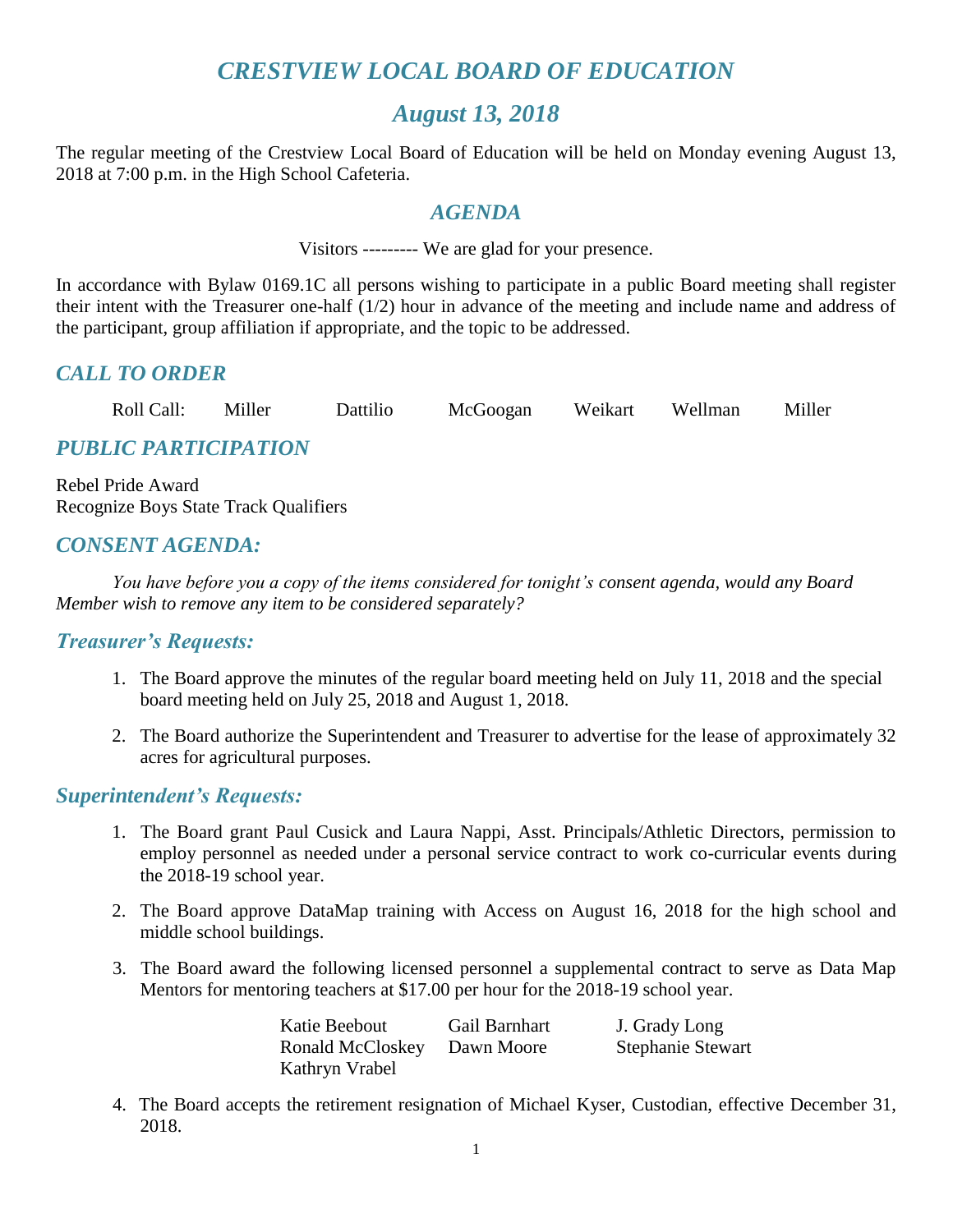5. The Board grant a supplemental contract to the following certificated personnel for the summer of 2018 as per salary schedule for the assignment designated; all required reports are on file:

> Cassie Myers – CES Intervention Summer School Teacher (2018) (Effective 8-6-18)

6. The Board grant supplemental contracts to the following licensed personnel for the 2018-19 as per salary schedule for the assignment designated pursuant to O.R.C. 3313.53; all required reports are on file:

> Kory Whitacre – CHS Varsity Head Baseball Coach Jill Hall – CHS Library Multi Media

7. The Board grant pupil activity contracts to the following nonteaching personnel for the 2018-19 school year as per salary schedule for the assignment designated pursuant to O.R.C. 3313.53; all required reports are on file:

> Amanda Robb – CHS Varsity Assistant Girls Soccer Coach Keith Drewnoski – CHS Freshman Football Coach

8. The Board grant permission to the following to transport students by private vehicle during the 2018- 19 school year:

Derek Ciapala – Cross Country Jennifer Burbick-Rothwell – Cross Country

9. The Board approve the following certificated personnel be placed on the approved substitute list for the 2018-19 school year, be granted a limited teaching contract, substitute basis only, according to salary schedule; all required reports are on file:

#### *High School, Middle School & Elementary School*

Candi Smith – Integrated Mathematics (7-12) Pamela Veiock – Mathematics – (4-9) Cassie Myers – Early Childhood – (P-3)

10. The Board approve the following non-teaching personnel be placed on the approved substitute list for the 2018-19 school year, substitute basis only, according to wage rate for the assignment designated; pending receipt of all required reports :

*Custodian:* Venancio Gonzalez

11. The Board approve the following student fees for the 2018-19 school year:

| <b>Integrated Science</b>   | \$15.00 |  |
|-----------------------------|---------|--|
| Art(HS)                     | 15.00   |  |
| Chemistry I and II          | 15.00   |  |
| Biology I                   | 15.00   |  |
| Anatomy/Advanced Biology    | 15.00   |  |
| Physics                     | 15.00   |  |
| <b>Creative Foods</b>       | 15.00   |  |
| Adventures in Family Life   | 15.00   |  |
| Digital Photography         | 15.00   |  |
| <b>Instrument Usage Fee</b> | 30.00   |  |
| K-8 School Fee              | 15.00   |  |
| <b>Technology Fee</b>       | 35.00   |  |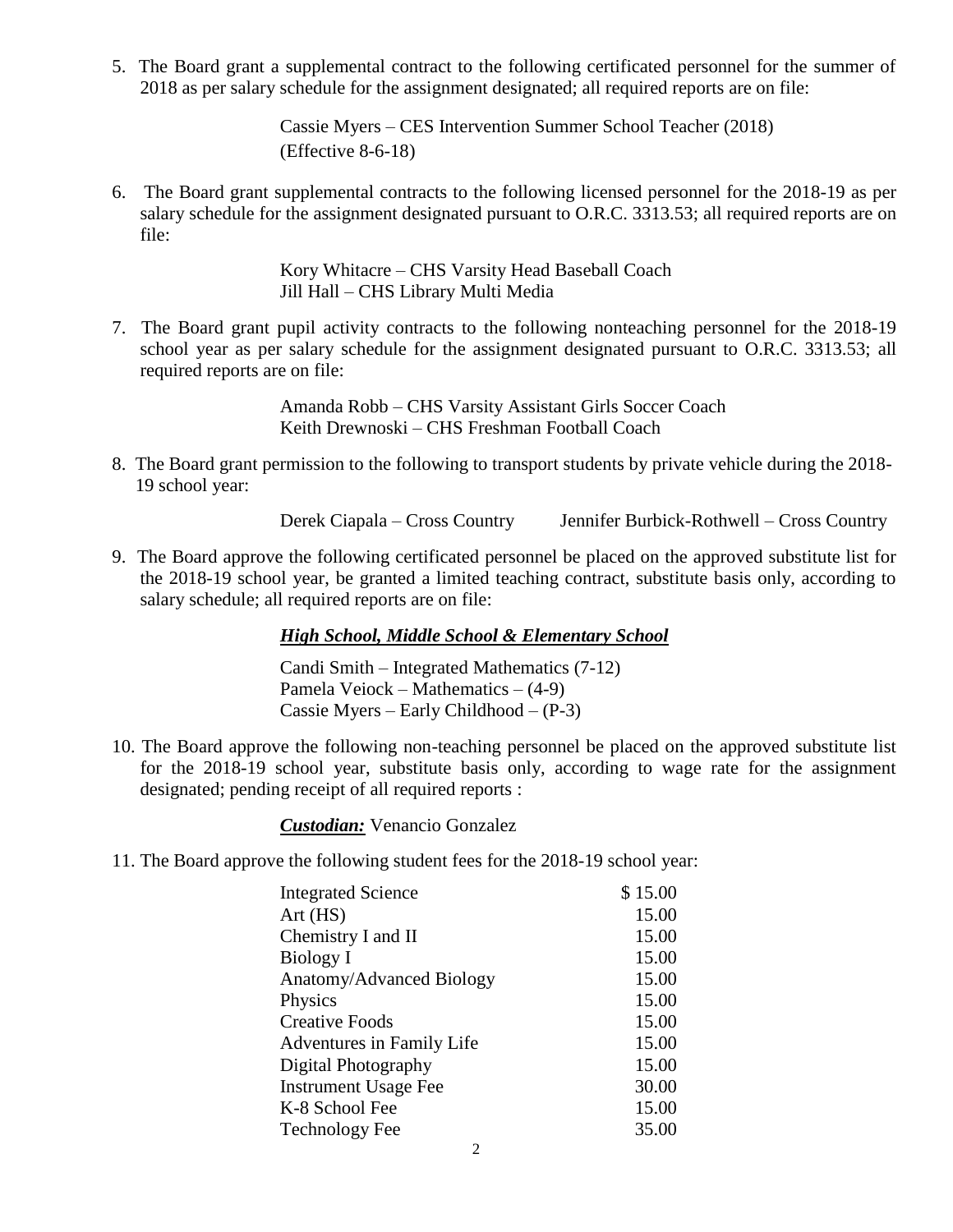- 12. The Board approve a resolution to contract with the Columbiana County Board of Developmental Disabilities to provide educational services for school-age multi-handicapped students.
- 13. The Board approve the following Teacher Handbooks for the 2018-19 school year as presented.

Crestview High School Crestview Middle School Crestview Elementary School

- 14. The Board approve the Transportation Department Handbook for the 2018-19 school year as presented by Richard Burbick, Transportation Supervisor.
- 15. The Board approve to employ Student Athletic Department Helpers for the Athletic Department for the school year 2018-19 at the rate of \$15.00 per hour.

## **END of CONSENT AGENDA**

Recommend the Board approve the consent agenda as presented:

Moved by \_\_\_\_, second by \_\_\_\_to approve consent agenda. Vote yes \_\_\_\_, \_\_\_\_, \_\_\_\_, \_\_\_\_, \_\_\_\_\_, Vote no $\underline{\hspace{1cm}}$ ,  $\underline{\hspace{1cm}}$ ,  $\underline{\hspace{1cm}}$ ,  $\underline{\hspace{1cm}}$ ,  $\underline{\hspace{1cm}}$ ,  $\underline{\hspace{1cm}}$ ,  $\underline{\hspace{1cm}}$ ,  $\underline{\hspace{1cm}}$ ,  $\underline{\hspace{1cm}}$ ,  $\underline{\hspace{1cm}}$ ,  $\underline{\hspace{1cm}}$ ,  $\underline{\hspace{1cm}}$ ,  $\underline{\hspace{1cm}}$ ,  $\underline{\hspace{1cm}}$ ,  $\underline{\hspace{1cm}}$ ,  $\underline$ 

#### *Treasurer's Requests/Recommendations not included in Consent Agenda:*

1. Approve financial reports and investments as prepared and presented.

| Moved by | second by | Vote yes: |                       |                     | 'ote.<br>no: |  |
|----------|-----------|-----------|-----------------------|---------------------|--------------|--|
|          |           |           | <b>Motion carried</b> | Failec <sup>1</sup> |              |  |

2. Recommend: The Board accept donations from:

| NDC<br>b. New Waterford Eagles<br><b>After Prom Committee</b>                 | \$1000.00<br>\$100.00<br>\$5244.46          | CHS Girls Soccer for jersey<br>CHS Golf<br>CHS Class of 2019 |                  |  |
|-------------------------------------------------------------------------------|---------------------------------------------|--------------------------------------------------------------|------------------|--|
| Moved by _____, second by _____. Vote yes: _____, _____, _____, _____, ______ | Absent: ______, ______. Motion carried ____ | Failed                                                       | Vote no: $\_\_\$ |  |

#### *Board Reports:*

1. Career Center Report Mr. Tucker/Mrs. Wellman 2. Student Achievement Liaison Report Mr. Dattilio 3. Legislative Report Mr. Weikart 4. Student Board Member Report Mr. Miller

#### *Superintendent's Committee Reports:*

| 1. Buildings & Grounds | Mr. McGoogan |
|------------------------|--------------|
| 2. Athletic Council    | Mr. McGoogan |
| 3. Personnel           | Mrs. Wellman |
| 4. Finance Audit       | Mrs. Wellman |
| 5. Policy              | Mrs. Wellman |
| 6. Communications      | Mr. Weikart  |
| 7. Insurance           | Mr. Weikart  |
| 8. Business Advisory   | Mr. McGoogan |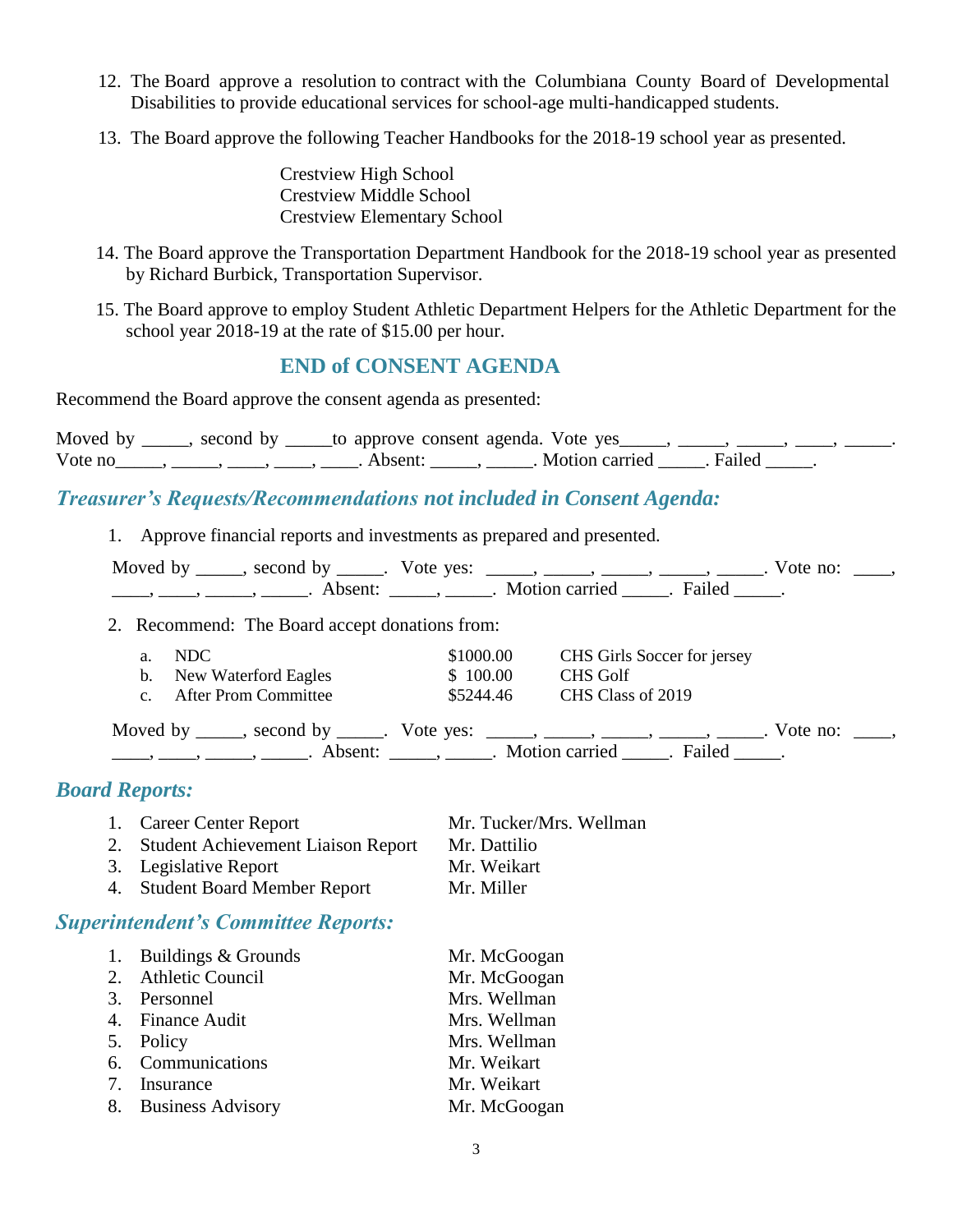#### **Superintendent's Report:** Mr. Manley

#### *Superintendent's Requests/Recommendations not included in Consent Agenda:*

1. Recommend: The Board adopt the following Board Policies/Bylaws which were presented for review at the July 11, 2018 board meeting:

| <b>Policy/Bylaw Number</b> | <b>Description</b>                                                                                                                                                                                                                                                                                                                                                                                                          | <b>New/Revised/Replacement</b>                                                                  |
|----------------------------|-----------------------------------------------------------------------------------------------------------------------------------------------------------------------------------------------------------------------------------------------------------------------------------------------------------------------------------------------------------------------------------------------------------------------------|-------------------------------------------------------------------------------------------------|
| 5517.01                    | Bullying and Other Forms of Aggressive<br><b>Behavior</b>                                                                                                                                                                                                                                                                                                                                                                   | Revised                                                                                         |
|                            | $\frac{1}{1}, \frac{1}{1}, \frac{1}{1}, \frac{1}{1}, \frac{1}{1}, \frac{1}{1}, \frac{1}{1}, \frac{1}{1}, \frac{1}{1}, \frac{1}{1}, \frac{1}{1}, \frac{1}{1}, \frac{1}{1}, \frac{1}{1}, \frac{1}{1}, \frac{1}{1}, \frac{1}{1}, \frac{1}{1}, \frac{1}{1}, \frac{1}{1}, \frac{1}{1}, \frac{1}{1}, \frac{1}{1}, \frac{1}{1}, \frac{1}{1}, \frac{1}{1}, \frac{1}{1}, \frac{1}{1}, \frac{1}{1}, \frac{1}{1}, \frac{1}{1}, \frac{$ | Moved by _____, second by _____. Vote yes: _____, _____, _____, _____, _____. Vote no: ____,    |
|                            | hour for the 2018-19 school year; all required reports are on file:                                                                                                                                                                                                                                                                                                                                                         | Recommend: The Board approve to hire the following Sheriff Deputies for security at \$30.00 per |
|                            | Damin BeadnellSteve BoydWillie ColemanBrian DeackLuke Skidmore                                                                                                                                                                                                                                                                                                                                                              |                                                                                                 |

Moved by \_\_\_\_\_, second by \_\_\_\_\_. Vote yes: \_\_\_\_\_, \_\_\_\_\_, \_\_\_\_\_, \_\_\_\_\_, \_\_\_\_\_. Vote no: \_\_\_\_,  $\underline{\phantom{a}}$ ,  $\underline{\phantom{a}}$ ,  $\underline{\phantom{a}}$ ,  $\underline{\phantom{a}}$ ,  $\underline{\phantom{a}}$ ,  $\underline{\phantom{a}}$ ,  $\underline{\phantom{a}}$ ,  $\underline{\phantom{a}}$ ,  $\underline{\phantom{a}}$ ,  $\underline{\phantom{a}}$ ,  $\underline{\phantom{a}}$ ,  $\underline{\phantom{a}}$ ,  $\underline{\phantom{a}}$ ,  $\underline{\phantom{a}}$ ,  $\underline{\phantom{a}}$ ,  $\underline{\phantom{a}}$ ,  $\underline{\phantom{a}}$ ,

3. Recommend: The Board sanctions swimming as a club sport with the Ohio High School Athletic Association, effective 2018-19 season and to allow participation in the 2018-19 OHSAA Swim Meet.

Moved by \_\_\_\_\_, second by \_\_\_\_\_. Vote yes: \_\_\_\_\_, \_\_\_\_\_, \_\_\_\_\_, \_\_\_\_\_, \_\_\_\_\_. Vote no: \_\_\_\_, \_\_\_\_\_, \_\_\_\_\_\_, \_\_\_\_\_\_\_. Absent: \_\_\_\_\_\_, \_\_\_\_\_\_. Motion carried \_\_\_\_. Failed \_\_\_\_.

4. Recommend: The Board authorize Coach Gregory Eskra (CHS Varsity Softball Coach) to proceed with plans to take the HS softball team to tournament in South Carolina, April 17 - 24, 2019. All costs will be covered through fundraisers.

Moved by \_\_\_\_\_, second by \_\_\_\_\_. Vote yes: \_\_\_\_\_, \_\_\_\_\_, \_\_\_\_\_, \_\_\_\_\_, \_\_\_\_\_. Vote no: \_\_\_\_,  $\underline{\phantom{a}}$ ,  $\underline{\phantom{a}}$ ,  $\underline{\phantom{a}}$ ,  $\underline{\phantom{a}}$ ,  $\underline{\phantom{a}}$  Absent:  $\underline{\phantom{a}}$ ,  $\underline{\phantom{a}}$ ,  $\underline{\phantom{a}}$  Motion carried  $\underline{\phantom{a}}$ . Failed  $\underline{\phantom{a}}$ .

5. Recommend: The Board approve a revision to the High School curriculum guide to be effective for the 2018-19 school year.

Moved by \_\_\_\_\_, second by \_\_\_\_\_. Vote yes:  $\frac{1}{\sqrt{2}}$ , \_\_\_\_, \_\_\_\_, \_\_\_\_, \_\_\_\_. Vote no: \_\_\_, \_\_\_\_, \_\_\_\_\_, \_\_\_\_\_\_, Absent: \_\_\_\_\_, \_\_\_\_\_. Motion carried \_\_\_\_\_. Failed \_\_\_\_\_.

6. Recommend: The Board approve the following nonteaching personnel to be granted a one (1) year limited contract basis for the 2018-19 school year according to the salary schedule as recommended by Matthew T. Manley, Superintendent; all required reports are on file:

Jill Kallas – CHS/CMS After School Meal Program

Moved by \_\_\_\_\_, second by \_\_\_\_\_. Vote yes: \_\_\_\_\_, \_\_\_\_\_, \_\_\_\_\_, \_\_\_\_\_, \_\_\_\_\_. Vote no: \_\_\_\_, ——, ——, ——, Absent: \_\_\_\_, \_\_\_\_\_. Motion carried \_\_\_\_\_. Failed \_\_\_\_.